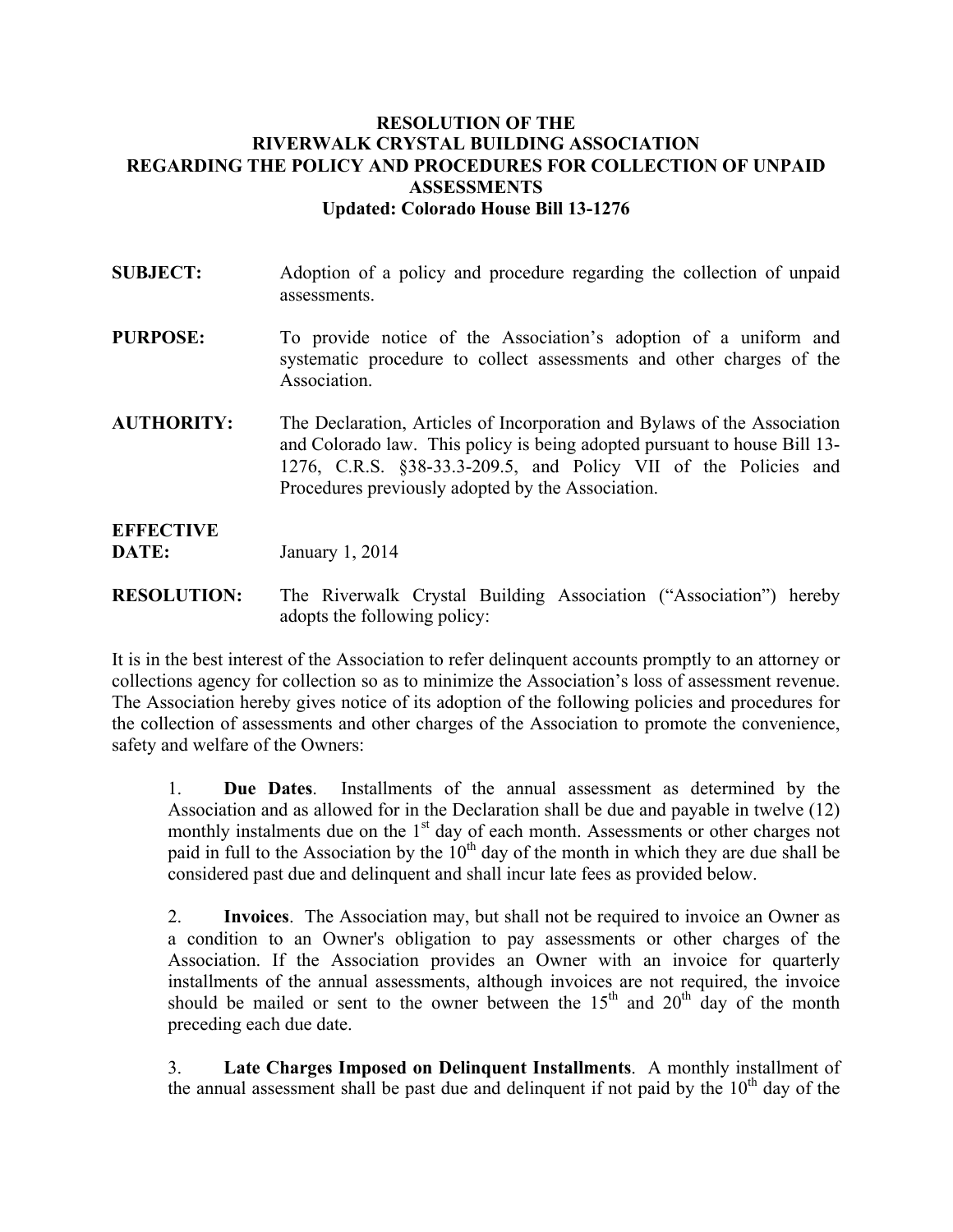month in which it is due. The Association shall impose a twenty-dollar (\$20.00) late charge on the outstanding or past due balance then due the Association. An additional twenty-dollar (\$20.00) late charge shall accrue during each and every subsequent 10-day period that the assessment remains unpaid. In the event of late payment the amount of damages incurred by the Association is difficult to ascertain and the amount charged for a late fee hereunder is not a penalty and is proper as liquidated damages.

4. **Interest**. Delinquent assessments, fines or other charges due the Association shall bear interest at the rate of twenty-one percent (21%) per annum from the due date until paid. All late charges and interest charges shall be due and payable immediately, without notice, in the manner provided for payment of assessments.

5. **Return Check Charges**. In addition to any and all charges imposed under the Declaration and the Rules and Regulations of the Association, a fee of \$20.00 shall be assessed against an Owner in the event any check or other instrument attributable to or payable for the benefit of such Owner is not honored by the bank or is returned by the bank for any reason whatsoever, including but not limited to insufficient funds. Such return check charge shall be considered an assessment due and payable immediately, upon demand. Notwithstanding this provision, the Association shall be entitled to all additional remedies as may be provided by applicable law. Returned check charges shall be effective on any payment of sums due under the Declaration and Rules and Regulations. If two (2) or more of an Owner's checks are returned unpaid by the bank within any (fiscal) year, the Association may require that all of the Owner's future payments, for a period of one (1) year, be made by certified check or money order. This return check charge shall be in addition to any late fees or interest incurred by an Owner. Any returned check shall cause an account to be past due if full payment of the quarterly installment of the annual assessment is not timely made within ten (10) days of the due date.

6. **Payment Plan**. Any Owner who becomes delinquent in payment of assessments after January 1, 2014 and whose account is not currently with the Association's attorney or a collection agency for collection action on January 1, 2014, may enter into a payment plan with the Association, which plan shall be for a minimum term of six (6) months or such other term as may be approved by the Board of Directors. Such payment plan shall be offered to each owner prior to the Association referring any account to an attorney or collection agency for collection action. In the event the Owner defaults or otherwise does not comply with the terms and conditions of the payment plan, including the payment of ongoing assessments of the Association, the Association may, without additional notice, refer the delinquent account to an attorney or collection agency for collection action or may take such other action as it deems appropriate in relation to the delinquency. This payment plan shall not apply to a unit Owner who does not occupy the unit and has acquired the property as a result of a default of a security interest encumbering the unit; or a foreclosure of the association's lien. The Association or a holder or assignee of the Association's debt is not obligated to negotiate a payment plan with an Owner who has previously entered into a payment plan with the Association.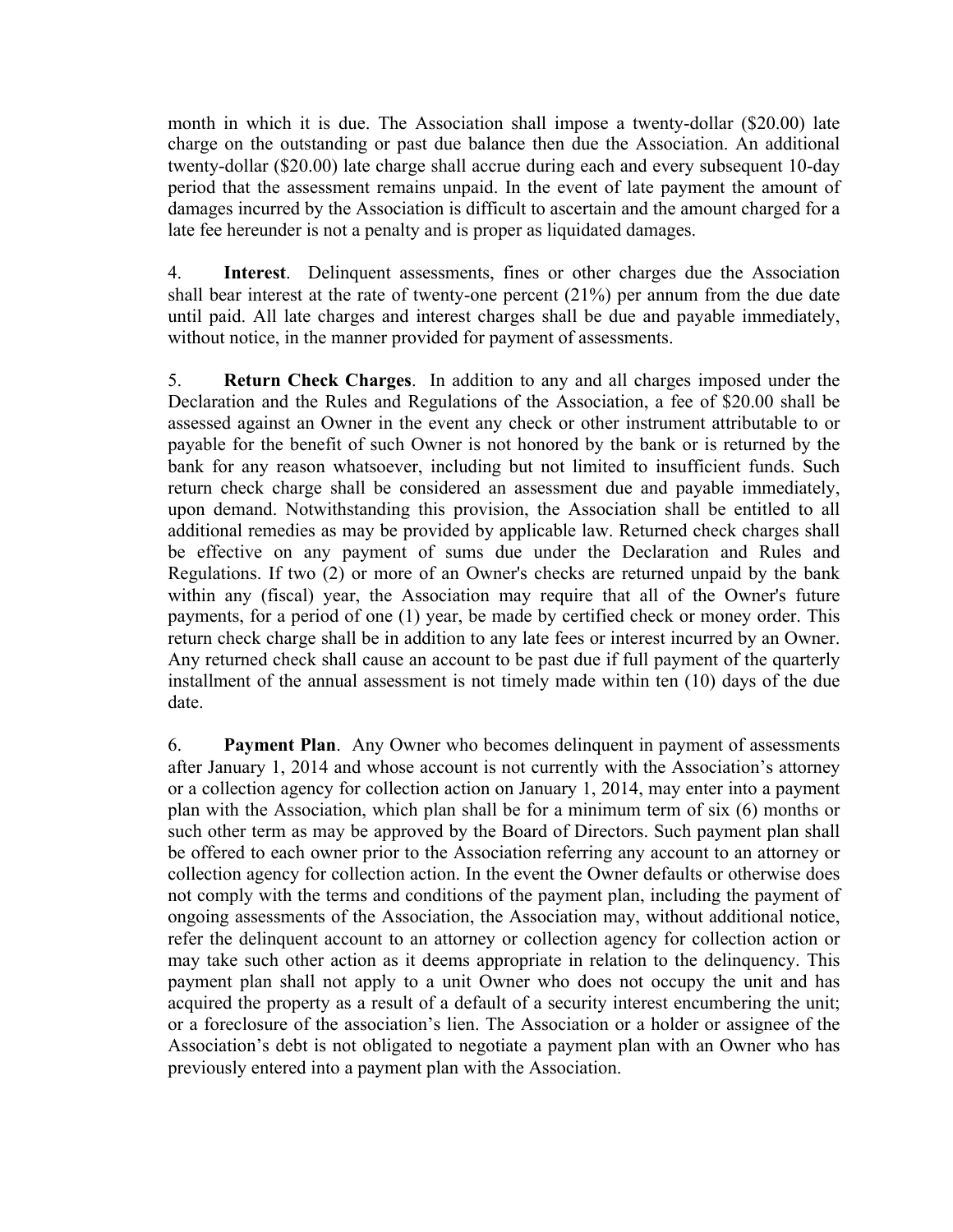7. **Attorney's Fees on Delinquent Accounts**. As an additional expense permitted under the Declaration, Articles and Bylaws, the Association shall be entitled to recover its reasonable attorney's fees incurred in the collection of assessments or other charges due the Association from a delinquent owner.

8. **Application of Payments**. All payments received on a delinquent account of any Owner or the Owner's property (hereinafter collectively "Owner"), shall be applied to payment of any and all legal fees and costs (including attorney fees), expenses of enforcement and collection, late charges, returned check charges, lien fees, and other costs owing or incurred with respect to such Owner pursuant to the Declaration and Rules and Regulations, prior to application of the payment to any special or regular assessments due or to become due with respect to such Owner. The Association shall have the discretion to return any partial payment that directs payment other than in the above priority.

9. **Collection Process**. After an assessment or other charges due to the Association becomes more than ten (10) days delinquent, the Association shall send a written Notice of delinquency advising that an amount is past-due, that interest and late fees have accrued and request immediate payment. The Association's notice, at a minimum, shall include the following:

- (a) The total amount due to the Association along with an accounting of how the total amount was determined;
- (b) Whether the Owner may enter into a payment plan and instructions for contacting the Association to arrange for and enter into a plan;
- (c) A name and contact information for an individual the Owner may contact to request a copy of the Owner's ledger in order to verify the amount of the debt;
- (d) A statement indicating that action is required to cure the delinquency and that failure to do so within thirty (30) days may result in the Owner's delinquency account being turned over to an attorney, collection agency, the filing of a lawsuit against the owner, appointment of a receiver, the filing and foreclosure of a lien against the Owner's property, or other remedied available under Colorado law including revoking the Owner's right to vote if permitted in the Bylaws or Declaration.

10. **Use of Certified Mail/Regular Mail**. In the event the Association shall cause a collection letter or notices to be sent to a delinquent Owner by regular mail, the Association may also cause, but shall not be required to send, an additional copy of that letter or notice by certified mail.

11. **Liens**. The Association may file a Notice of Lien against the property of any delinquent Owner in accordance with the terms and provisions of the Declarations, Articles, Bylaws, and C.R.S. §38-33.3-316. Prior to foreclosing on its lien, the balance due of assessments and charges secured by the lien must equal or exceed six (6) months of common expense assessments; and the HOA executive board must vote, and record the vote, to foreclose on the property.